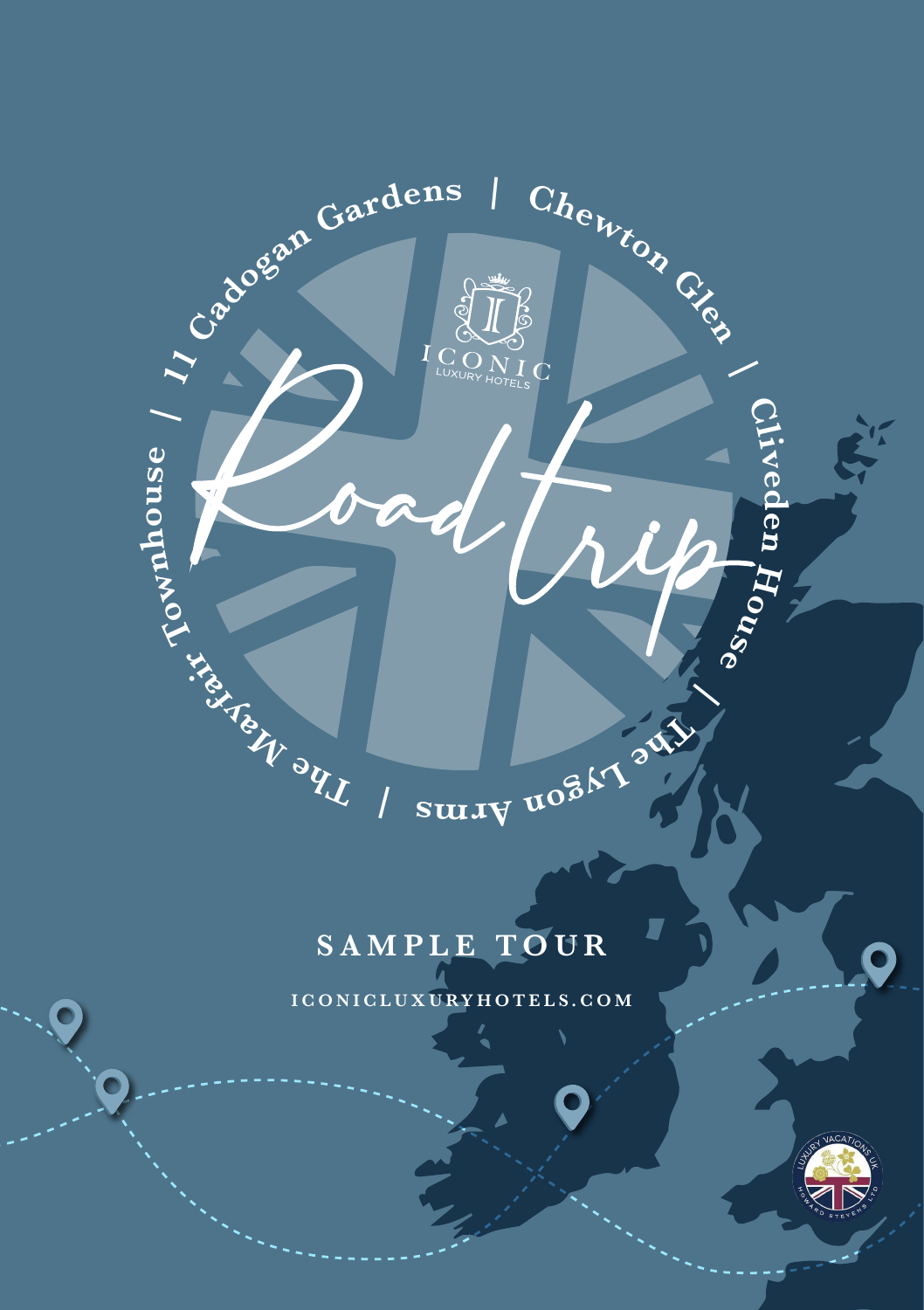Arrive at Heathrow and Tour Windsor Castle and Town *Tour Style: Private driver-guide*

Trans-Atlantic flights tend to land in the early morning, allowing time for freshening up and visiting Windsor before your hotel room is ready.

Windsor Castle is reputedly the largest inhabited castle in the world. Your guide will take you through the town and tell the story of this much-favoured royal home. A visit to Windsor includes the architectural marvel of St George's chapel, precincts and state apartments.

- Guided tour of St George's Chapel; See the tombs of Henry VIII, George VI, the Queen's father and HRH Prince Philip.
- Stroll through the grand state apartments adorned with a vast collection of art and treasures of all kinds.
- See St George's Hall, the banqueting space for great occasions.
- Drive through the Thames Valley and stop at a country inn, enjoy lunch and contemplate the week ahead with your guide.

Arrive at The Mayfair Townhouse OR 11 Cadogan Gardens by 3 pm.

# $Day 1$  Day 2

Tour of Royal London *Tour Style: Private guide using taxis and/or tubes*

London is vast, and it therefore makes sense to use your time wisely and focus on one neighbourhood at a time. Royal London is known as Westminster, technically a city in its own right and full of royal connections.

- Tour Churchills War Rooms, the WW2 government bunker, a perfectly preserved time capsule.
- Tour Westminster Abbey, the royal church famous for royal tombs, poets and heroes.
- See the Guard Change at Buckingham Palace subject to army schedules.
- Enjoy lunch in St James.
- Take a mini walking tour of St James and go inside traditional independent shops.
- Option to visit some of the Royal Warrant Holders' shops, whose produce has gained the royal seal of approval from members of the Royal Family.

Finish around 3.30 - 4pm or extend your tour, finishing the day with a flight on the London Eye.

Overnight: The Mayfair Townhouse OR 11 Cadogan Gardens London. Overnight: The Mayfair Townhouse OR 11 Cadogan Gardens, London.

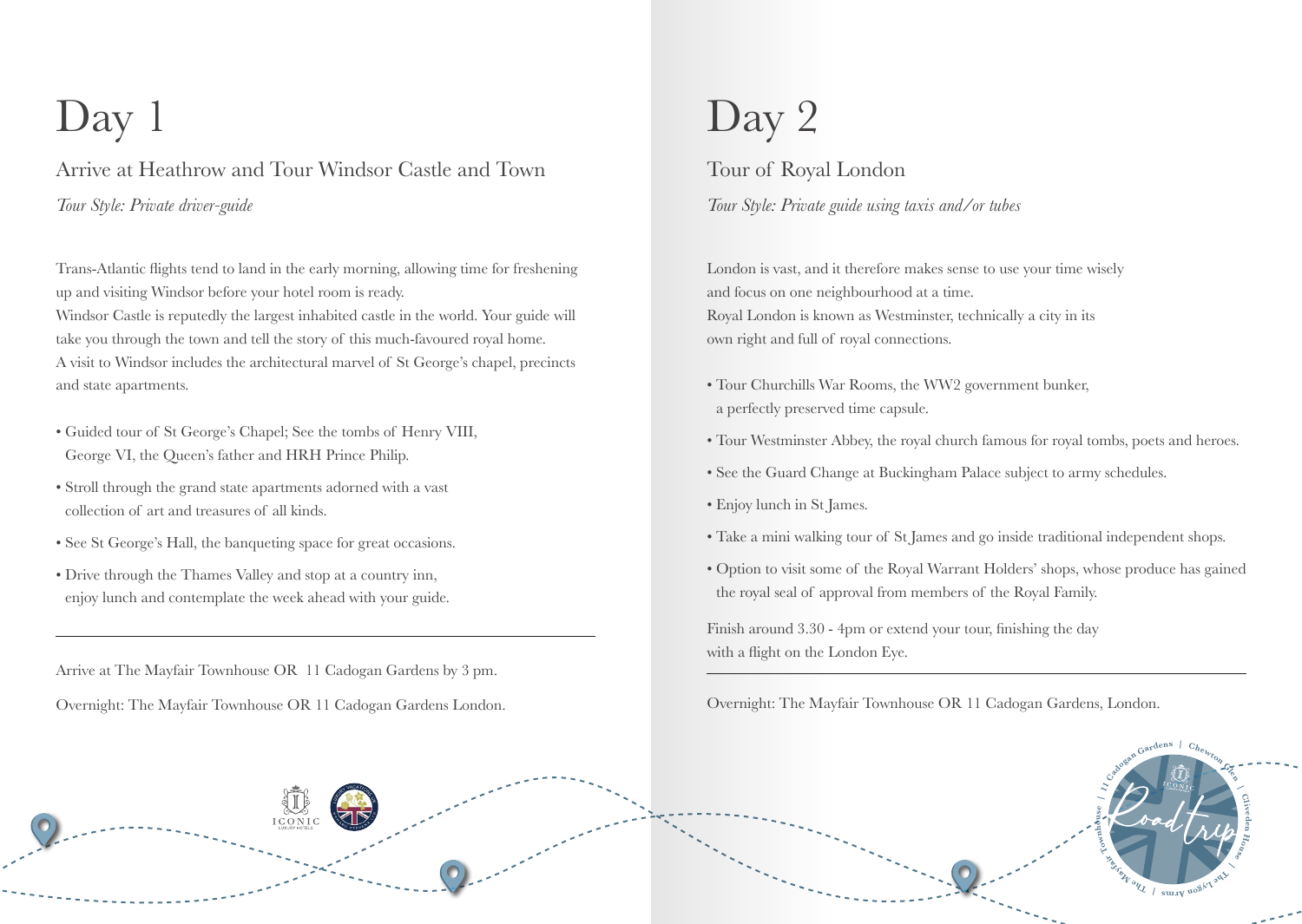### Tour the Old City of London *Tour Style: Private guide using taxis and/or tubes*

Westminster is about 1000 years old, but the Old City of London is 2000 years old. Today we delve deeper into the origins of London and start with the Romans. The Old City has layers of history, ready to be peeled back and discovered. We travel in time to Roman London, the middle ages and the tough Victorian streets. Commerce today continues in glass and steel megastructures; some of which are surprisingly environmentally friendly.

- Go inside and tour St Paul's Cathedral, Sir Christopher Wren's huge baroque masterpiece. Climb to the top of the dome; much energy required.
- Enjoy lunch in an old city establishment or go modern have lunch at a rooftop bar.
- Go inside and tour the Tower of London, home to the Crown Jewels, collection of armour and home for 140 people.
- Take a mini walking tour of the City of London and discover London's Roman amphitheatre hidden below ground.

Finish around 3.30 - 4 pm or add on time and take a boat back to Westminster Via Tower Pier.

Overnight: The Mayfair Townhouse OR 11 Cadogan Gardens, London.

## $Day 3$  Day 4

England's Sparkling Wine Region (Arundel Castle and Wine Tasting) *Tour Style: Private driver-guide*

We leave town for the country, wine country to be more precise.

England's producers of high-end sparkling wine are taking the world of wine by storm; the change in climate, chalky soils and south-facing slopes have made Sussex the sparkling wine capital of Britain.

Your driver-guide will take the scenic route in the north downs, the Weald (wooded valley) and twist and turn through the South Downs. We stop at the beautiful vineyard of Wiston with its stunning Wine Barn where we will enjoy the tour and tasting before heading off to Chichester harbour.

Stop for lunch overlooking Chichester's natural harbour, before taking to the water to enjoy this area of outstanding natural beauty. More than 55,000 waterfowl and waders congregate on the site each year, nine specific habitats attract rare birds, plants and mammals.

Complete your first "country" day by driving through the New Forest National Park and arriving at Chewton Glen by 5.30 pm.

Overnight: Chewton Glen, the New Forest.

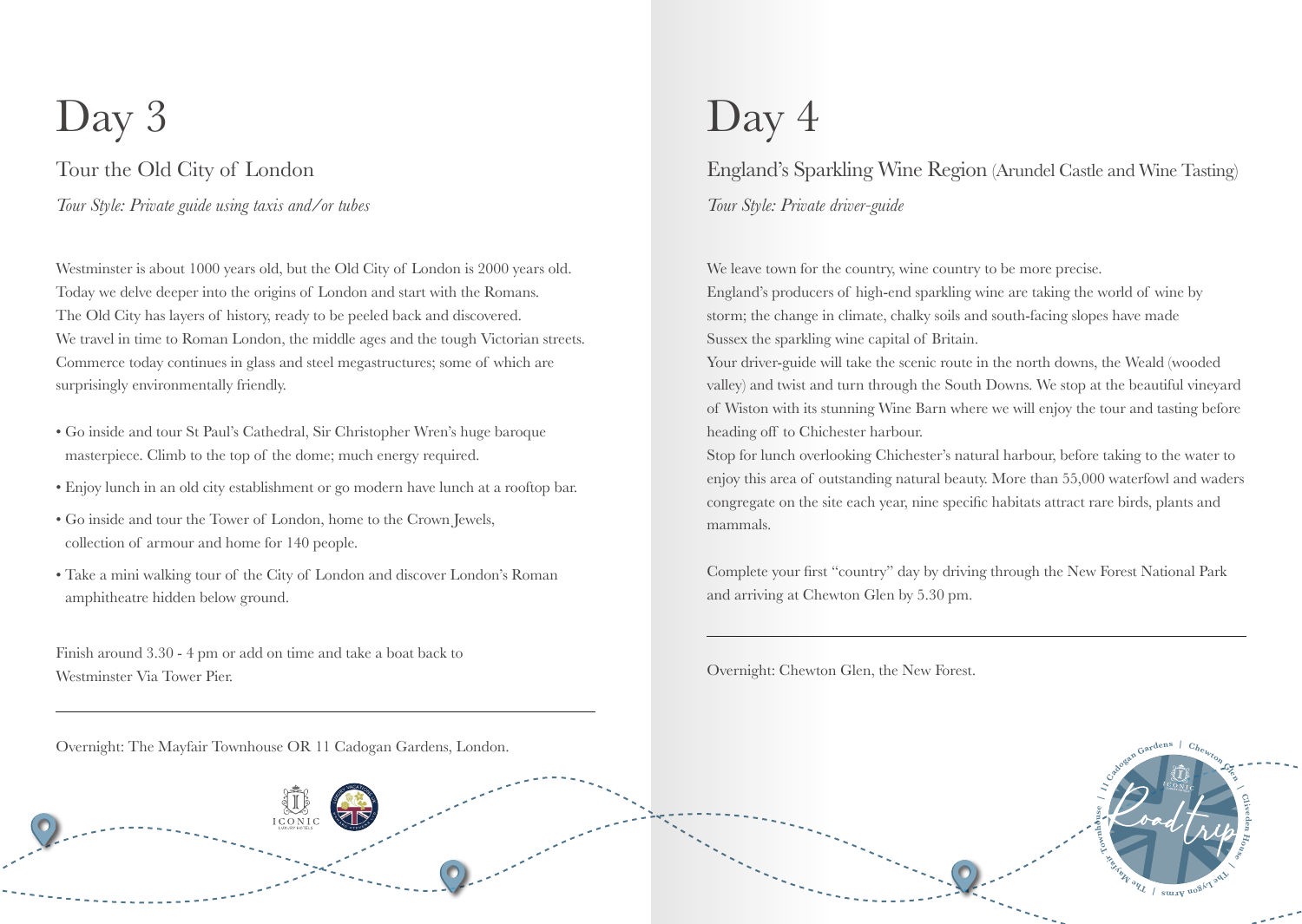The Jurassic Coast and Sailing *Tour Style: Private driver-guide*

England's Jurassic Coast is of worldwide importance. It is one of few places you can study 185 million years of geology in a 95 miles span of coastal beauty.

Take a full or half-day: a half-day excursion will allow you to return to Chewton Glen and enjoy an afternoon at the spa.

There are several options for the more adventurous, such as paddle boarding Old Harry Rocks. We can arrange hiking the coast, sailing the coast, and include (on a full day) a visit to the formidable ruins of Corfe Castle, a magical place.

On a full day, we aim to get you back to the hotel by 5.30pm and 1.30pm on a half-day.

Overnight: Chewton Glen, the New Forest.

## Day 5 Day 6

Salisbury, Stonehenge and Bath *Tour Style: Private driver-guide*

Two UNESCO World Heritage Sites and a UNESCO "memory" status site in one day.

Salisbury Cathedral is not your everyday place of worship; it has several special attributes. Firstly, it has a 404 ft spire, making it the tallest medieval church in the world. Secondly, it has an original copy of the Magna Carta (regarded by UNESCO as one of the most important constitutional documents in history), hence the Memory of the World award.

Salisbury is part of an exclusive gated community called a "close" - within the close stand several beautiful historic houses and pieces of modern art.

From Salisbury, we head into the Nadder valley and stop at a lovely old country pub or a picnic at the ruins of Old Wardour Castle if the weather is particularly nice. Stonehenge and the exhibition is a short drive; your guide will enlighten you on the features and history of Europe's most famous ancient monument, thought to be a temple to the sun, moon and stars.

We then head north to the UNESCO city of Bath. The city has been a tourist spa town for nearly 2000 years. The Romans harnessed the springs and developed an advanced leisure complex, complete with steam rooms, plunge pools and gyms. The 18th-century city architecture has attracted filmmakers in their droves. More recently, Bath became a film set for "Bridgerton", the hit period drama.

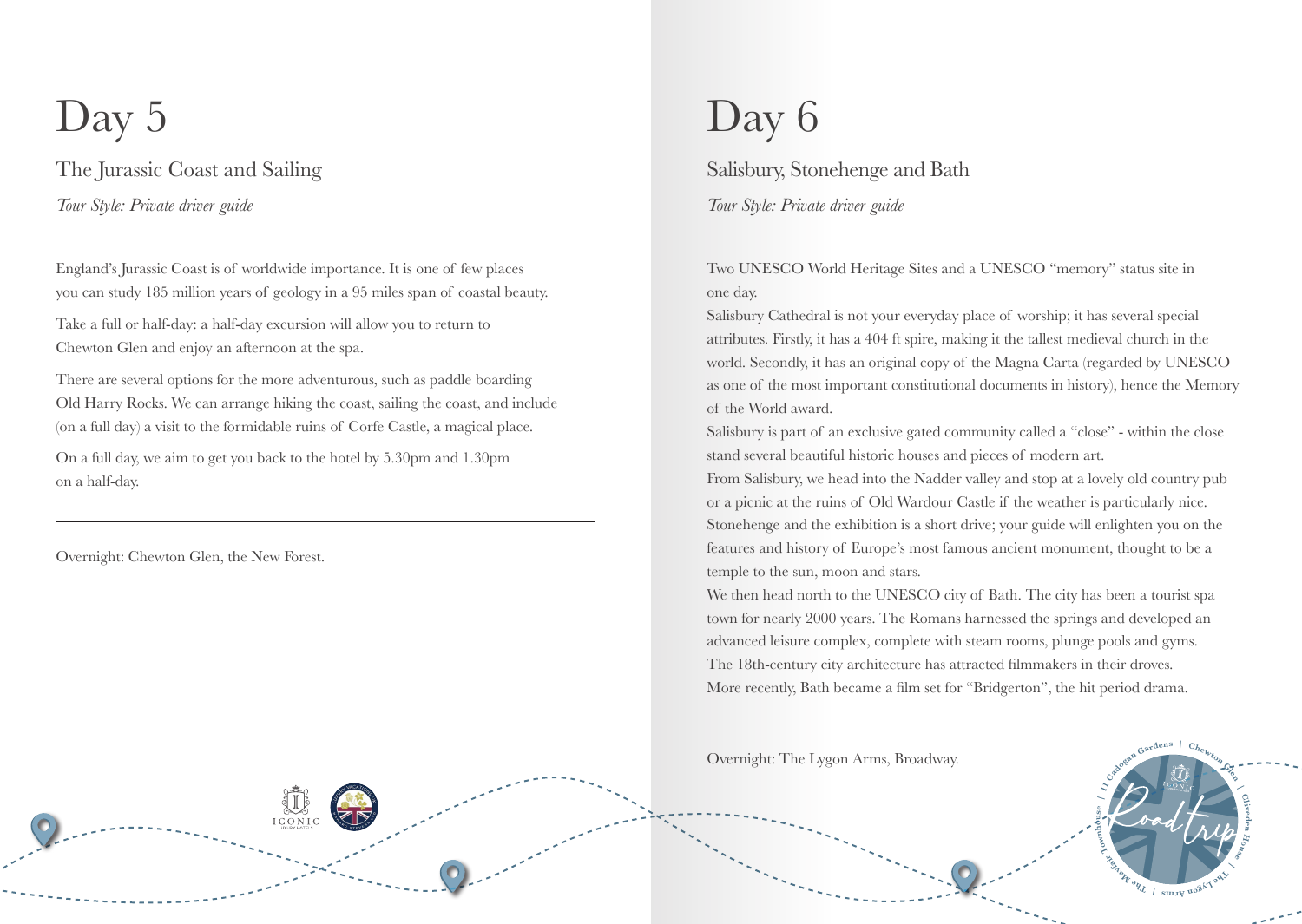### The Cotswolds Countryside *Tour Style: Private driver-guide*

We drive, stop for photographs and shop in this delightful region of stone cottages and stunning churches.

Castle Combe is our first stop, and visitors should recognise the place; it has been a film location for countless movies. For antique lovers, a settlement with more going on, stop at Tetbury, the home town of HRH Prince Charles. Lesser-known Malmesbury has an old Abbey with the tombs of Anglo-Saxon Kings.

There is always an antique shop, church, and pub in a Cotswolds village. You will be surprised what trinkets you will discover. After shopping and pub lunch, head to Hidcote Manor Gardens or Sudeley Castle Gardens for a lazy afternoon admiring horticultural at its best.

Arrive at Broadway by 5 pm and check in to the Lygon Arms.

Overnight: The Lygon Arms, Broadway.

## Day 7 Day 8

### Wales and Gloucester or Enjoy the Spa and More Cotswolds Touring

*Tour Style: Private driver-guide*

Broadway is a short hop from the Welsh Border. Head over the impressive Seven Bridge and enjoy one of the world's greatest suspension bridges. Wales is famous for its landscapes, castles, rugby and singing. Today we see Chepstow Castle, a medieval marvel perched on cliffs high above the River Wye. Built to guard the border between England and Wales, the structure has withstood centuries of warfare and weathering but remains largely intact.

Explore the chambers, and your driver-guide will tell you tales of life in the middle ages. Drive a short distance up the Wye Valley to Tintern Abbey, a relic of the golden age of the monastic communities. Think of Tintern today as a romantic ruin, painted and photographed by many, but still a secret to most foreign visitors. Your guide will explain the lifestyle of Cistercian monks in the 13th century and walk through the complex and show you their daily routine.

Enjoy a simple Welsh Rarebit lunch before heading further up the Wye valley. We stop briefly in historic Monmouth or Symonds Yat, a beauty spot, before heading to Gloucester.

There are so many beautiful cathedrals in England, so which ones do you choose to visit? We like those with a story, unique architectural elements and special things to see. There is a stunning gothic vault, the tomb of King Edward II and the most beautiful cloisters in Europe. Gloucester has it all, plus it is a film location for the Harry Potter series of movies.